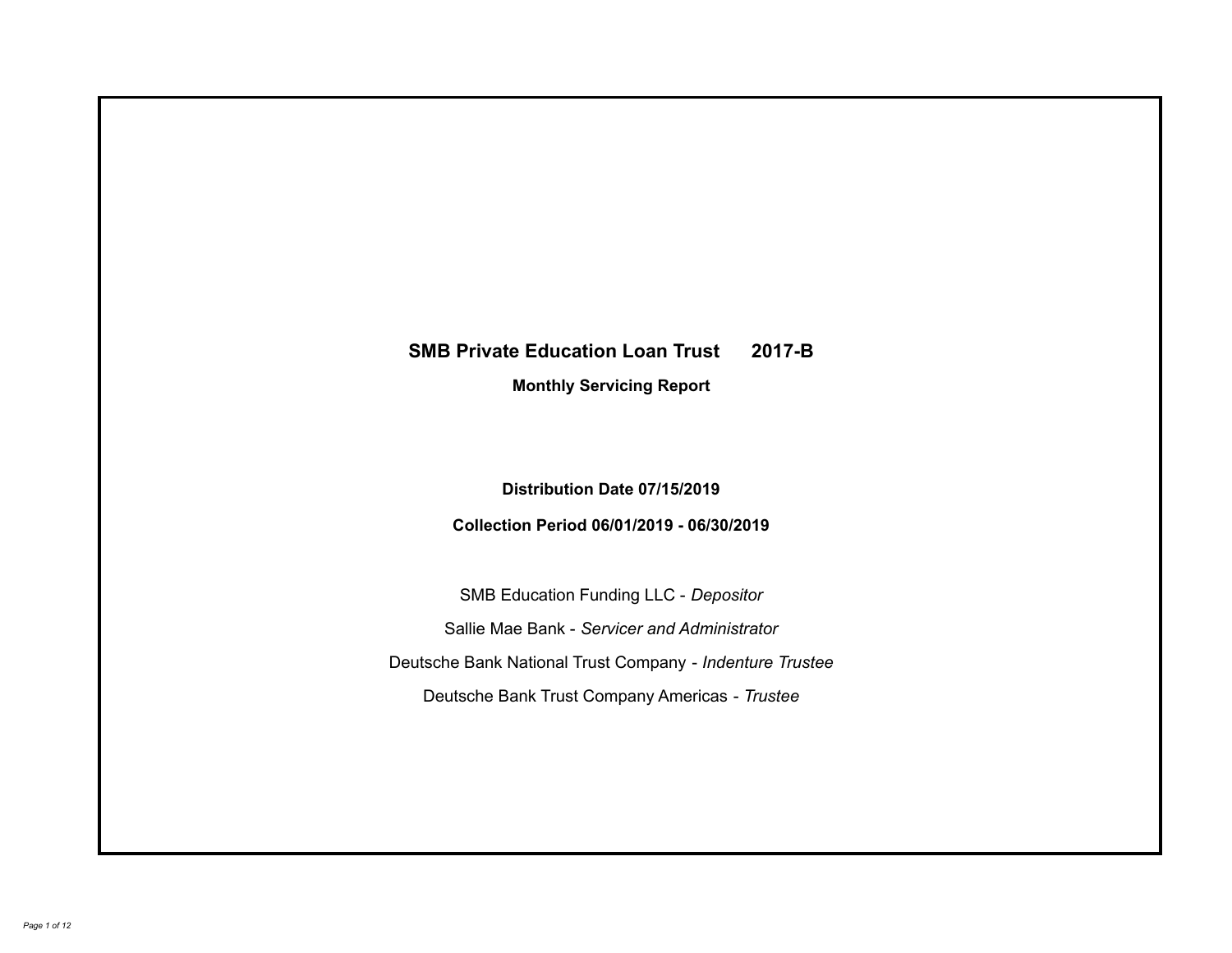| Α | <b>Student Loan Portfolio Characteristics</b>                                         |                   | Settlement Date<br>11/08/2017     | 05/31/2019                        | 06/30/2019                        |
|---|---------------------------------------------------------------------------------------|-------------------|-----------------------------------|-----------------------------------|-----------------------------------|
|   | <b>Principal Balance</b><br>Interest to be Capitalized Balance                        |                   | \$701,477,893.40<br>46,726,543.99 | \$569,594,380.91<br>39,833,230.98 | \$563,505,129.98<br>38,194,442.06 |
|   | Pool Balance<br>Weighted Average Coupon (WAC)                                         |                   | \$748,204,437.39                  | \$609,427,611.89                  | \$601,699,572.04                  |
|   | WAC1 (Contractual Interest Rate on the Loan)                                          |                   | 8.97%                             | 9.80%                             | 9.79%                             |
|   | WAC2 (Average of Applicable Interest Rate)                                            |                   | 8.94%                             | 9.74%                             | 9.73%                             |
|   | WAC3 (Average of Actual Interest Rate)                                                |                   | 8.86%                             | 9.66%                             | 9.65%                             |
|   | Weighted Average Remaining Term                                                       |                   | 135.09                            | 129.06                            | 128.70                            |
|   | Number of Loans                                                                       |                   | 66,252                            | 54,304                            | 53,679                            |
|   | Number of Borrowers<br>Pool Factor<br>Since Issued Total Constant Prepayment Rate (1) |                   | 63,554                            | 52,198<br>0.814520178<br>10.82%   | 51,605<br>0.804191397<br>10.86%   |
|   |                                                                                       |                   |                                   |                                   |                                   |
| B | <b>Debt Securities</b>                                                                | <b>Cusip/Isin</b> | 06/17/2019                        |                                   | 07/15/2019                        |
|   | A1                                                                                    | 83189DAA8         | \$18,943,667.66                   |                                   | \$8,940,096.09                    |
|   | A2A                                                                                   | 83189DAB6         | \$268,000,000.00                  |                                   | \$268,000,000.00                  |
|   | A2B                                                                                   | 83189DAC4         | \$132,000,000.00                  |                                   | \$132,000,000.00                  |
|   | B                                                                                     | 83189DAD2         | \$50,000,000.00                   |                                   | \$50,000,000.00                   |
|   |                                                                                       |                   |                                   |                                   |                                   |
| C | <b>Certificates</b>                                                                   | <b>Cusip/Isin</b> | 06/17/2019                        |                                   | 07/15/2019                        |
|   | Residual                                                                              | 83189D100         | \$100,000.00                      |                                   | \$100,000.00                      |
|   |                                                                                       |                   |                                   |                                   |                                   |
| D | <b>Account Balances</b>                                                               |                   | 06/17/2019                        |                                   | 07/15/2019                        |
|   | Reserve Account Balance                                                               |                   | \$1,891,480.00                    |                                   | \$1,891,480.00                    |
|   |                                                                                       |                   |                                   |                                   |                                   |
| Е | <b>Asset / Liability</b>                                                              |                   | 06/17/2019                        |                                   | 07/15/2019                        |
|   | Overcollateralization Percentage                                                      |                   | 23.05%                            |                                   | 23.73%                            |
|   | Specified Overcollateralization Amount                                                |                   | \$182,828,283.57                  |                                   | \$180,509,871.61                  |
|   | <b>Actual Overcollateralization Amount</b>                                            |                   | \$140,483,944.23                  |                                   | \$142,759,475.95                  |

(1) For additional information, see 'Since Issued CPR Methodology' found on page 11 of this report.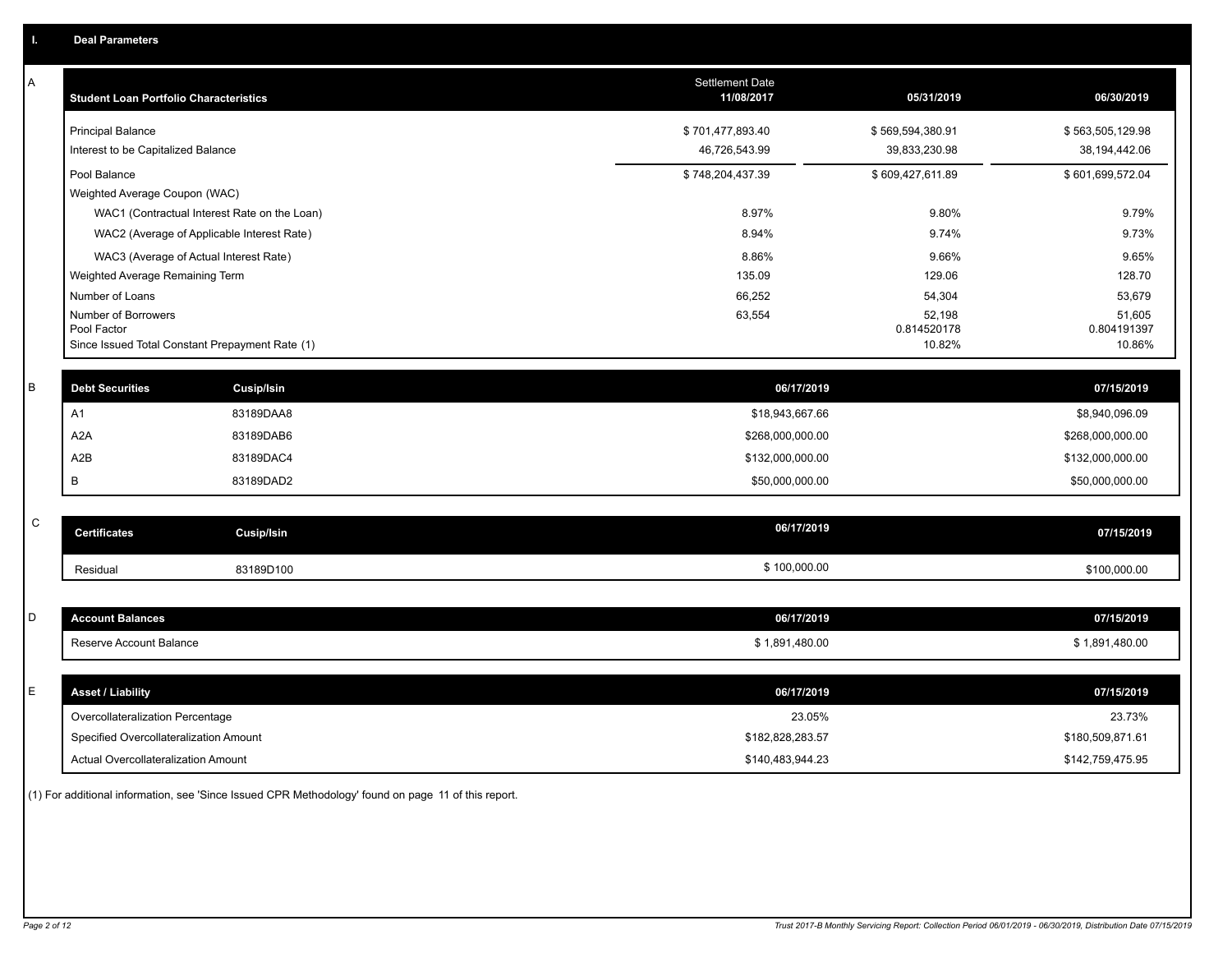### **II. 2017-B Trust Activity 06/01/2019 through 06/30/2019**

| Α | <b>Student Loan Principal Receipts</b>                           |                 |  |
|---|------------------------------------------------------------------|-----------------|--|
|   | <b>Borrower Principal</b>                                        | 8,312,050.58    |  |
|   | <b>Consolidation Activity Principal</b>                          | 0.00            |  |
|   | Seller Principal Reimbursement                                   | 56.28           |  |
|   | Servicer Principal Reimbursement                                 | 0.00            |  |
|   | Delinquent Principal Purchases by Servicer                       | 0.00            |  |
|   | <b>Other Principal Deposits</b>                                  | 63,887.58       |  |
|   | <b>Total Principal Receipts</b>                                  | \$8,375,994.44  |  |
| B | <b>Student Loan Interest Receipts</b>                            |                 |  |
|   | Borrower Interest                                                | 3,019,015.92    |  |
|   | <b>Consolidation Activity Interest</b>                           | 0.00            |  |
|   | Seller Interest Reimbursement                                    | 0.00            |  |
|   | Servicer Interest Reimbursement                                  | 0.00            |  |
|   | Delinquent Interest Purchases by Servicer                        | 0.00            |  |
|   | <b>Other Interest Deposits</b>                                   | 342.84          |  |
|   | <b>Total Interest Receipts</b>                                   | \$3,019,358.76  |  |
| C | <b>Recoveries on Realized Losses</b>                             | \$108,738.17    |  |
| D | <b>Investment Income</b>                                         | \$25,259.42     |  |
| Е | <b>Funds Borrowed from Next Collection Period</b>                | \$0.00          |  |
| F | <b>Funds Repaid from Prior Collection Period</b>                 | \$0.00          |  |
| G | Loan Sale or Purchase Proceeds                                   | \$0.00          |  |
| Н | Initial Deposits to Distribution Account                         | \$0.00          |  |
|   | <b>Excess Transferred from Other Accounts</b>                    | \$0.00          |  |
| J | <b>Borrower Benefit Reimbursements</b>                           | \$0.00          |  |
| Κ | <b>Other Deposits</b>                                            | \$0.00          |  |
| L | <b>Other Fees Collected</b>                                      | \$0.00          |  |
| М | <b>AVAILABLE FUNDS</b>                                           | \$11,529,350.79 |  |
| N | Non-Cash Principal Activity During Collection Period             | \$2,286,743.51  |  |
| O | Aggregate Purchased Amounts by the Depositor, Servicer or Seller | \$61,238.00     |  |
| P | Aggregate Loan Substitutions                                     | \$0.00          |  |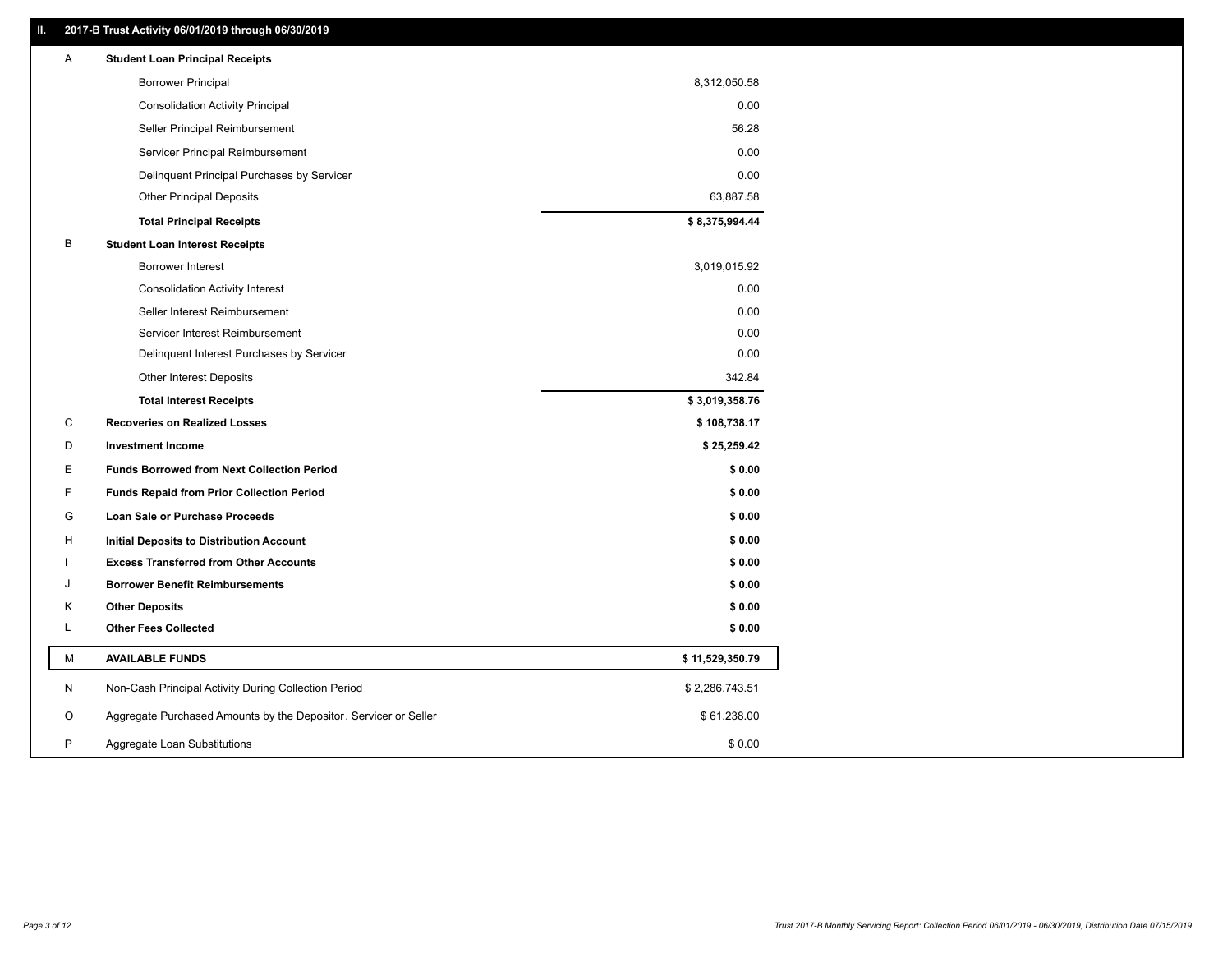|                   |                       |                          |         |                                                           | <b>Loans by Repayment Status</b> |                            |                          |         |                                                           |                |                            |
|-------------------|-----------------------|--------------------------|---------|-----------------------------------------------------------|----------------------------------|----------------------------|--------------------------|---------|-----------------------------------------------------------|----------------|----------------------------|
|                   |                       |                          |         | 06/30/2019                                                |                                  |                            |                          |         | 05/31/2019                                                |                |                            |
|                   |                       | <b>Wtd Avg</b><br>Coupon | # Loans | Principal and<br><b>Interest Accrued</b><br>to Capitalize | % of Principal                   | % of Loans in<br>Repay (1) | <b>Wtd Avg</b><br>Coupon | # Loans | Principal and<br><b>Interest Accrued</b><br>to Capitalize | % of Principal | % of Loans in<br>Repay (1) |
| INTERIM:          | IN SCHOOL             | 10.73%                   | 4,940   | \$64,810,418.82                                           | 10.771%                          | $-$ %                      | 10.68%                   | 5,916   | \$78,477,559.17                                           | 12.877%        | $-$ %                      |
|                   | <b>GRACE</b>          | 10.50%                   | 2,905   | \$38,933,164.16                                           | 6.471%                           | $-$ %                      | 10.53%                   | 2,588   | \$32,636,325.68                                           | 5.355%         | $-$ %                      |
|                   | <b>DEFERMENT</b>      | 10.41%                   | 2,472   | \$28,984,746.22                                           | 4.817%                           | $-$ %                      | 10.46%                   | 2,542   | \$29,907,403.69                                           | 4.907%         | $-$ %                      |
| <b>REPAYMENT:</b> | <b>CURRENT</b>        | 9.34%                    | 40,723  | \$433,681,984.20                                          | 72.076%                          | 92.475%                    | 9.34%                    | 40,718  | \$434,091,307.39                                          | 71.229%        | 92.674%                    |
|                   | 31-60 DAYS DELINQUENT | 9.67%                    | 610     | \$7,714,221.05                                            | 1.282%                           | 1.645%                     | 9.77%                    | 587     | \$7,477,190.86                                            | 1.227%         | 1.596%                     |
|                   | 61-90 DAYS DELINQUENT | 10.07%                   | 303     | \$3,704,076.02                                            | 0.616%                           | 0.790%                     | 10.03%                   | 279     | \$3,657,615.89                                            | 0.600%         | 0.781%                     |
|                   | > 90 DAYS DELINQUENT  | 10.71%                   | 173     | \$2,266,099.78                                            | 0.377%                           | 0.483%                     | 10.59%                   | 150     | \$1,887,990.86                                            | 0.310%         | 0.403%                     |
|                   | FORBEARANCE           | 9.75%                    | 1,553   | \$21,604,861.79                                           | 3.591%                           | 4.607%                     | 9.61%                    | 1,524   | \$21,292,218.35                                           | 3.494%         | 4.546%                     |
| <b>TOTAL</b>      |                       |                          | 53,679  | \$601,699,572.04                                          | 100.00%                          | 100.00%                    |                          | 54,304  | \$609,427,611.89                                          | 100.00%        | 100.00%                    |

Percentages may not total 100% due to rounding \*

1 Loans classified in "Repayment" include any loan for which interim interest only, \$25 fixed payments or full principal and interest payments are due.

|                              |                                                                                                                                                                              |                          |         |                                                                  | <b>Loans by Borrower Status</b> |                                |                          |         |                                                                  |                |                                |
|------------------------------|------------------------------------------------------------------------------------------------------------------------------------------------------------------------------|--------------------------|---------|------------------------------------------------------------------|---------------------------------|--------------------------------|--------------------------|---------|------------------------------------------------------------------|----------------|--------------------------------|
|                              |                                                                                                                                                                              |                          |         | 06/30/2019                                                       |                                 |                                |                          |         | 05/31/2019                                                       |                |                                |
|                              |                                                                                                                                                                              | <b>Wtd Avg</b><br>Coupon | # Loans | <b>Principal and</b><br><b>Interest Accrued</b><br>to Capitalize | % of Principal                  | % of Loans in<br>P&I Repay (2) | <b>Wtd Avg</b><br>Coupon | # Loans | <b>Principal and</b><br><b>Interest Accrued</b><br>to Capitalize | % of Principal | % of Loans in<br>P&I Repay (2) |
| INTERIM:                     | IN SCHOOL                                                                                                                                                                    | 10.24%                   | 9,818   | \$129,189,313.51                                                 | 21.471%                         | $-$ %                          | 10.18%                   | 11,885  | \$157,879,692.09                                                 | 25.906%        | $-$ %                          |
|                              | GRACE                                                                                                                                                                        | 9.97%                    | 5,935   | \$80,547,625.82                                                  | 13.387%                         | $-$ %                          | 10.05%                   | 5,065   | \$65,251,541.62                                                  | 10.707%        | $-$ %                          |
|                              | <b>DEFERMENT</b>                                                                                                                                                             | 10.06%                   | 4,414   | \$51,489,766.44                                                  | 8.557%                          | $-$ %                          | 10.08%                   | 4,532   | \$53,158,496.38                                                  | 8.723%         | $-$ %                          |
| P&I REPAYMENT:               | <b>CURRENT</b>                                                                                                                                                               | 9.23%                    | 30,948  | \$306,120,415.70                                                 | 50.876%                         | 89.910%                        | 9.22%                    | 30,351  | \$299,596,840.48                                                 | 49.160%        | 89.932%                        |
|                              | 31-60 DAYS DELINQUENT                                                                                                                                                        | 9.56%                    | 559     | \$7,038,306.40                                                   | 1.170%                          | 2.067%                         | 9.68%                    | 538     | \$6,870,642.70                                                   | 1.127%         | 2.062%                         |
|                              | 61-90 DAYS DELINQUENT                                                                                                                                                        | 10.05%                   | 285     | \$3,502,805.71                                                   | 0.582%                          | 1.029%                         | 10.02%                   | 264     | \$3,530,285.17                                                   | 0.579%         | 1.060%                         |
|                              | > 90 DAYS DELINQUENT                                                                                                                                                         | 10.70%                   | 167     | \$2,206,476.67                                                   | 0.367%                          | 0.648%                         | 10.59%                   | 145     | \$1,847,895.10                                                   | 0.303%         | 0.555%                         |
|                              | FORBEARANCE                                                                                                                                                                  | 9.75%                    | 1,553   | \$21,604,861.79                                                  | 3.591%                          | 6.346%                         | 9.61%                    | 1,524   | \$21,292,218.35                                                  | 3.494%         | 6.391%                         |
| <b>TOTAL</b><br>$\star$<br>2 | Percentages may not total 100% due to rounding<br>Loans classified in "P&I Repayment" includes only those loans for which scheduled principal and interest payments are due. |                          | 53,679  | \$601,699,572.04                                                 | 100.00%                         | 100.00%                        |                          | 54,304  | \$609,427,611.89                                                 | 100.00%        | 100.00%                        |

WAC reflects WAC3 To conform with company standard reporting these sections now include Princial and Interest Accrued to Capitalize .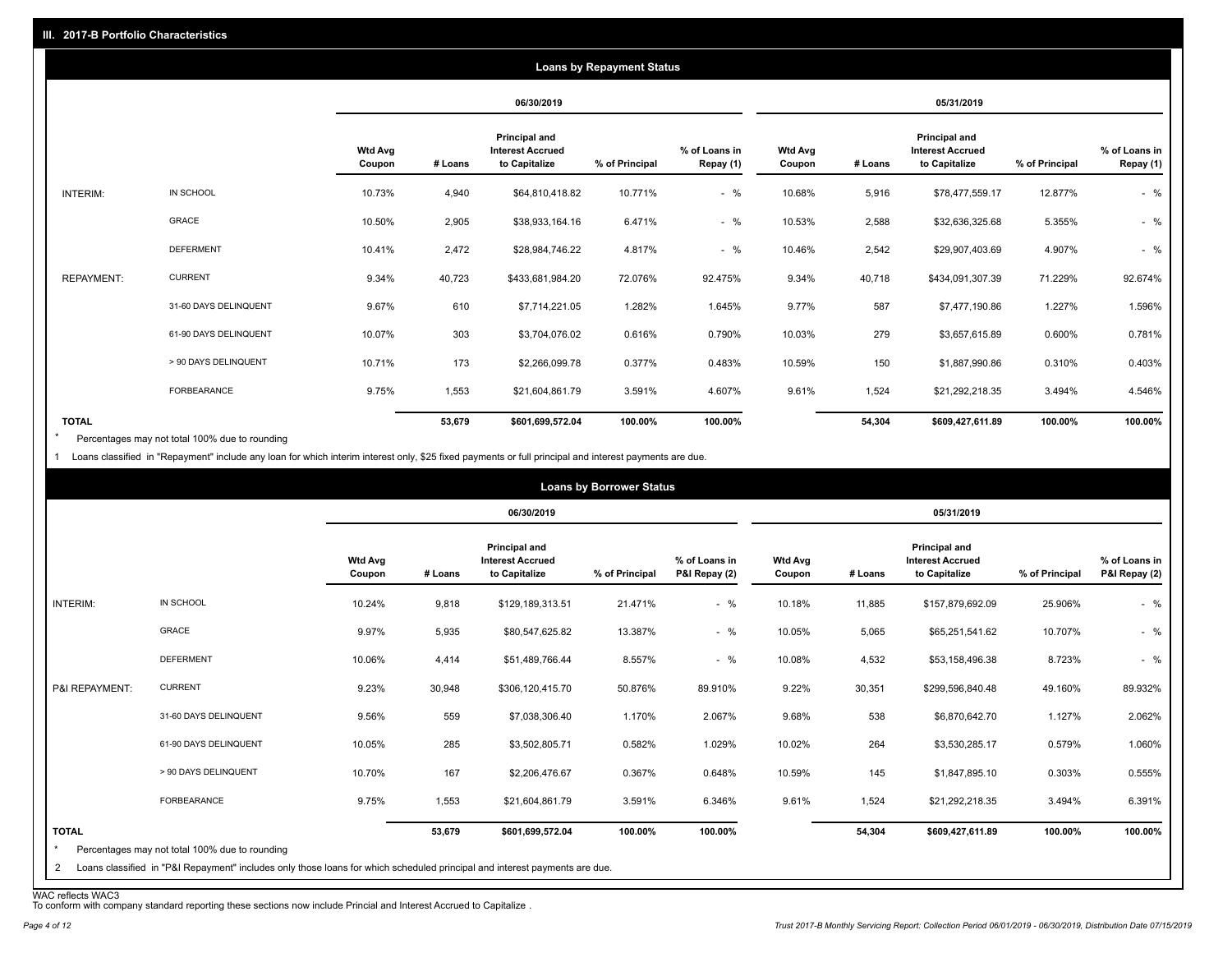|                                                                                                  | 6/30/2019        | 5/31/2019        |  |
|--------------------------------------------------------------------------------------------------|------------------|------------------|--|
| Pool Balance                                                                                     | \$601,699,572.04 | \$609,427,611.89 |  |
| Total # Loans                                                                                    | 53,679           | 54,304           |  |
| Total # Borrowers                                                                                | 51,605           | 52,198           |  |
| Weighted Average Coupon                                                                          | 9.73%            | 9.74%            |  |
| Weighted Average Remaining Term                                                                  | 128.70           | 129.06           |  |
| Percent of Pool - Cosigned                                                                       | 92.4%            | 92.3%            |  |
| Percent of Pool - Non Cosigned                                                                   | 7.6%             | 7.7%             |  |
| Borrower Interest Accrued for Period                                                             | \$4,449,196.59   | \$4,665,173.01   |  |
| Outstanding Borrower Interest Accrued                                                            | \$41,665,524.61  | \$43,231,687.46  |  |
| Gross Principal Realized Loss - Periodic *                                                       | \$653,050.34     | \$675,848.98     |  |
| Gross Principal Realized Loss - Cumulative *                                                     | \$8,007,636.49   | \$7,354,586.15   |  |
| Recoveries on Realized Losses - Periodic                                                         | \$108,738.17     | \$69,753.35      |  |
| Recoveries on Realized Losses - Cumulative                                                       | \$838,735.80     | \$729,997.63     |  |
| Net Losses - Periodic                                                                            | \$544,312.17     | \$606,095.63     |  |
| Net Losses - Cumulative                                                                          | \$7,168,900.69   | \$6,624,588.52   |  |
| Non-Cash Principal Activity - Capitalized Interest                                               | \$2,944,018.12   | \$1,141,813.78   |  |
| Since Issued Total Constant Prepayment Rate (CPR) (1)                                            | 10.86%           | 10.82%           |  |
| Loan Substitutions                                                                               | \$0.00           | \$0.00           |  |
| <b>Cumulative Loan Substitutions</b>                                                             | \$0.00           | \$0.00           |  |
| <b>Unpaid Servicing Fees</b>                                                                     | \$0.00           | \$0.00           |  |
| <b>Unpaid Administration Fees</b>                                                                | \$0.00           | \$0.00           |  |
| <b>Unpaid Carryover Servicing Fees</b>                                                           | \$0.00           | \$0.00           |  |
| Note Interest Shortfall                                                                          | \$0.00           | \$0.00           |  |
| Loans in Modification                                                                            | \$23,139,191.39  | \$22,065,263.94  |  |
| % of Loans in Modification as a % of Loans in Repayment (P&I)                                    | 7.26%            | 7.08%            |  |
|                                                                                                  |                  |                  |  |
| % Annualized Gross Principal Realized Loss - Periodic as a %<br>of Loans in Repayment (P&I) * 12 | 2.46%            | 2.60%            |  |
| % Gross Principal Realized Loss - Cumulative as a % of<br>Original Pool Balance                  | 1.07%            | 0.98%            |  |
|                                                                                                  |                  |                  |  |

\* In accordance with the Servicer's current policies and procedures, after September 1, 2017 loans subject to bankruptcy claims generally will not be reported as a charged- off unless and until they are delinquent for 120

(1) For additional information, see 'Since Issued CPR Methodology' found on page 11 of this report.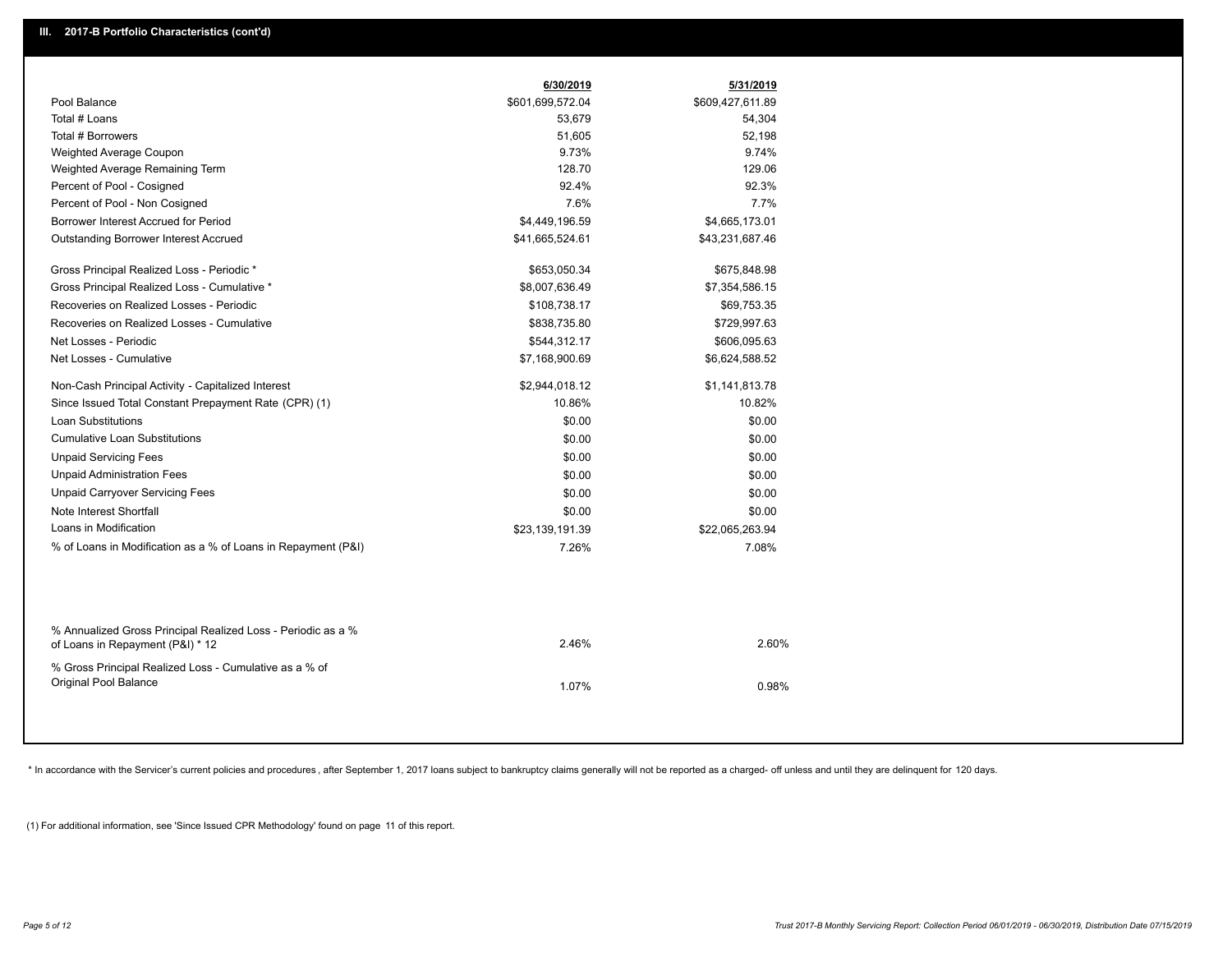#### **Loan Program**  A

|                                    | Weighted<br><b>Average Coupon</b> | # LOANS  | <b>\$ AMOUNT</b> | $%$ *     |
|------------------------------------|-----------------------------------|----------|------------------|-----------|
| - Smart Option Interest-Only Loans | 8.67%                             | 12,721   | \$112,124,725.36 | 18.635%   |
| - Smart Option Fixed Pay Loans     | 9.68%                             | 13,382   | \$183,343,349.32 | 30.471%   |
| - Smart Option Deferred Loans      | 9.99%                             | 27.576   | \$306,231,497.36 | 50.894%   |
| - Other Loan Programs              | $0.00\%$                          | $\Omega$ | \$0.00           | $0.000\%$ |
| <b>Total</b>                       | 9.65%                             | 53,679   | \$601,699,572.04 | 100.000%  |

\* Percentages may not total 100% due to rounding

B

C

**Index Type**

|                       | Weighted<br><b>Average Coupon</b> | # LOANS | <b>S AMOUNT</b>  | % *       |
|-----------------------|-----------------------------------|---------|------------------|-----------|
| - Fixed Rate Loans    | 8.54%                             | 11,319  | \$139,088,976.08 | 23.116%   |
| - LIBOR Indexed Loans | 9.98%                             | 42,360  | \$462,610,595.96 | 76.884%   |
| - Other Index Rates   | $0.00\%$                          | 0       | \$0.00           | $0.000\%$ |
| <b>Total</b>          | 9.65%                             | 53,679  | \$601,699,572.04 | 100.000%  |

\* Percentages may not total 100% due to rounding

### **Weighted Average Recent FICO**

| (2)<br>Wtd Avg Recent FICO Band | # LOANS | <b>\$ AMOUNT</b> | $%$ *    |
|---------------------------------|---------|------------------|----------|
| $0 - 639$                       | 3,848   | \$40,165,364.59  | 6.675%   |
| 640 - 669                       | 3,258   | \$35,283,082.40  | 5.864%   |
| 670 - 699                       | 5,975   | \$67,081,196.04  | 11.149%  |
| 700 - 739                       | 11,710  | \$133,223,122.74 | 22.141%  |
| $740 +$                         | 28,879  | \$325,825,828.98 | 54.151%  |
| N/A <sup>(1)</sup>              | 9       | \$120,977.29     | 0.020%   |
| <b>Total</b>                    | 53,679  | \$601,699,572.04 | 100.000% |
|                                 |         |                  |          |

WAC reflects WAC3

To conform with company standard reporting these sections now include Princial and Interest Accrued to Capitalize .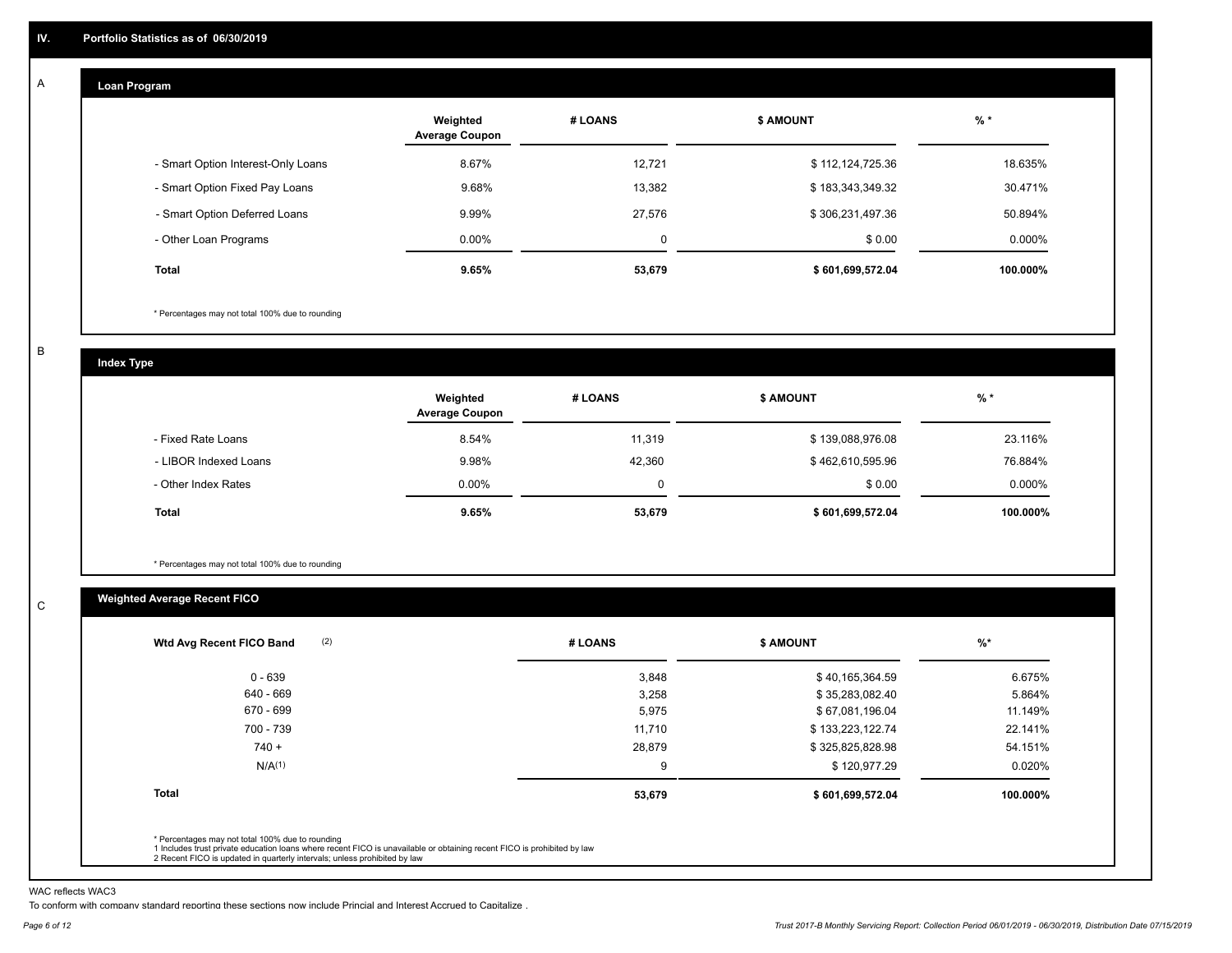| ۷. | 2017-B Reserve Account, Principal Distribution, and R-2 Certificate Calculations                                                                                                                                          |                  |  |
|----|---------------------------------------------------------------------------------------------------------------------------------------------------------------------------------------------------------------------------|------------------|--|
| Α. | <b>Reserve Account</b>                                                                                                                                                                                                    |                  |  |
|    | Specified Reserve Account Balance                                                                                                                                                                                         | \$1,891,480.00   |  |
|    | Actual Reserve Account Balance                                                                                                                                                                                            | \$1,891,480.00   |  |
| В. | <b>Principal Distribution Amount</b>                                                                                                                                                                                      |                  |  |
|    | Class A Notes Outstanding<br>i.                                                                                                                                                                                           | \$418,943,667.66 |  |
|    | Pool Balance<br>ii.                                                                                                                                                                                                       | \$601,699,572.04 |  |
|    | First Priority Principal Distribution Amount (i - ii)<br>iii.                                                                                                                                                             | \$0.00           |  |
|    | Class A and B Notes Outstanding<br>iv.                                                                                                                                                                                    | \$468,943,667.66 |  |
|    | First Priority Principal Distribution Amount<br>۷.                                                                                                                                                                        | \$0.00           |  |
|    | Pool Balance<br>vi.                                                                                                                                                                                                       | \$601,699,572.04 |  |
|    | Specified Overcollateralization Amount<br>vii.                                                                                                                                                                            | \$180,509,871.61 |  |
|    | Regular Principal Distribution Amount (if (iv > 0, (iv - v) - (vi - vii))<br>viii.                                                                                                                                        | \$47,753,967.23  |  |
|    | Pool Balance<br>ix.                                                                                                                                                                                                       | \$601,699,572.04 |  |
|    | 10% of Initial Pool Balance<br>х.                                                                                                                                                                                         | \$74,820,443.74  |  |
|    | First Priority Principal Distribution Amount<br>xi.                                                                                                                                                                       | \$0.00           |  |
|    | Regular Principal Distribution Amount<br>xii.                                                                                                                                                                             | \$47,753,967.23  |  |
|    | Available Funds (after payment of waterfall items A through I)<br>xiii.                                                                                                                                                   | \$0.00           |  |
|    | Additional Principal Distribution Amount (if(vi <= x,min(xiii, vi - xi - xii)))<br>xiv.                                                                                                                                   | \$0.00           |  |
| C. | R-2 Certificate                                                                                                                                                                                                           |                  |  |
|    | <b>Previous Notional Balance</b>                                                                                                                                                                                          | \$45,942,940.00  |  |
|    | Shortfall of Principal                                                                                                                                                                                                    | \$0.00           |  |
|    | Shortfall of Interest                                                                                                                                                                                                     | \$0.00           |  |
|    | <b>Current Notional Balance</b>                                                                                                                                                                                           | \$45,942,940.00  |  |
|    | Excess Distribution Allocated (1)                                                                                                                                                                                         | \$0.00           |  |
| D. | R-3 Certificate                                                                                                                                                                                                           |                  |  |
|    | <b>Previous Notional Balance</b>                                                                                                                                                                                          | \$30,475,009.85  |  |
|    | Remaining Principal Collections (2)                                                                                                                                                                                       | \$0.00           |  |
|    | <b>Current Notional Balance</b>                                                                                                                                                                                           | \$29,821,959.51  |  |
|    | 1. Until the notional amount of the R-2 Certificate is reduced to zero and if there is excess cash through the distribution available it will be distributed to the R-2 Certificate, otherwise the<br>amount will be zero |                  |  |

2. Payments will be made after the principal balance of each class of notes has been reduced to zero and the pool balance is less than or equal to the principal balance of the R-3 Certificate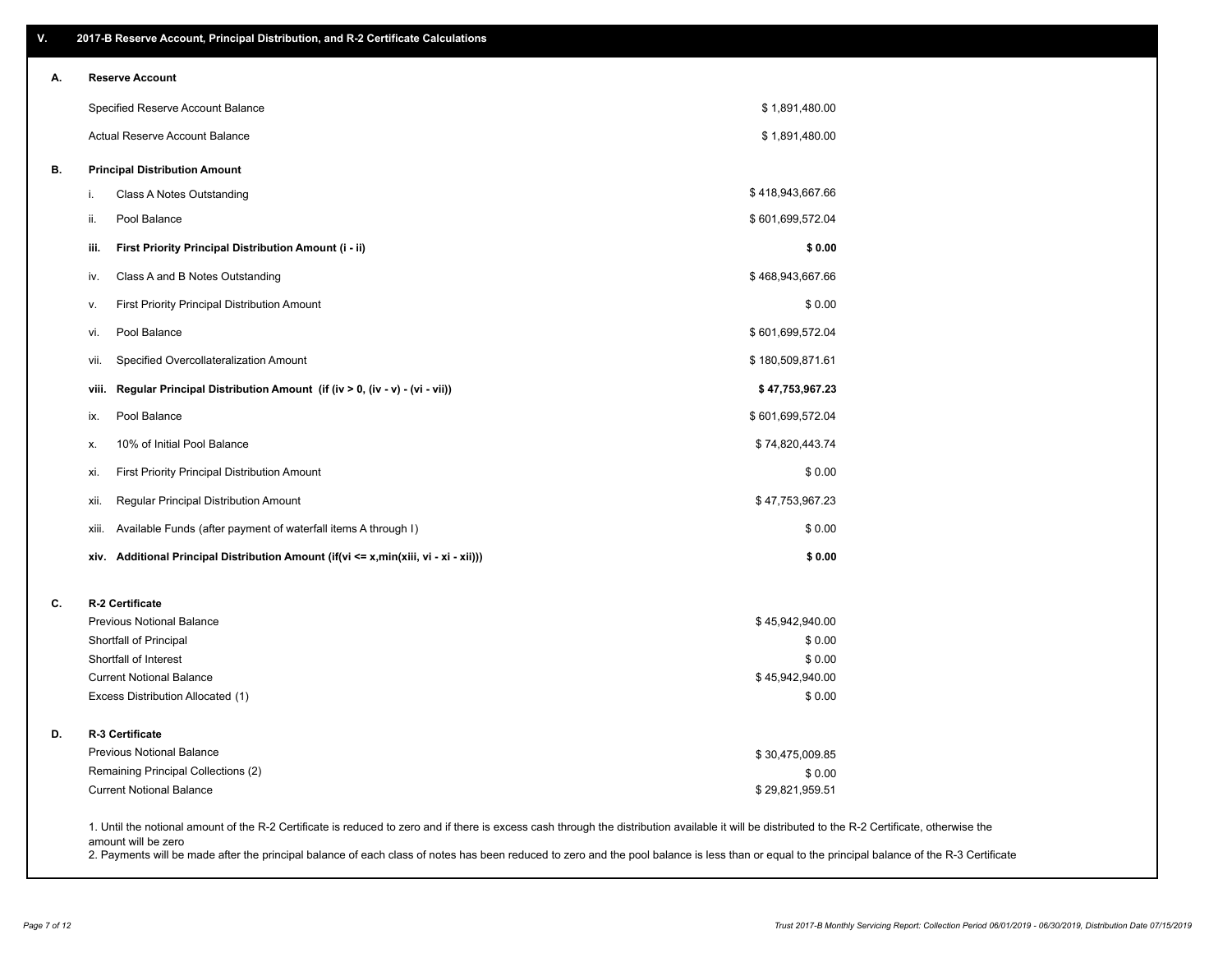|    |                                                         | Paid            | <b>Funds Balance</b> |
|----|---------------------------------------------------------|-----------------|----------------------|
|    | <b>Total Available Funds</b>                            |                 | \$11,529,350.79      |
| A  | <b>Trustee Fees</b>                                     | \$0.00          | \$11,529,350.79      |
| B  | <b>Servicing Fees</b>                                   | \$379,748.26    | \$11,149,602.53      |
| C  | i. Administration Fees                                  | \$8,333.00      | \$11,141,269.53      |
|    | ii. Unreimbursed Administrator Advances plus any Unpaid | \$0.00          | \$11,141,269.53      |
| D  | Class A Noteholders Interest Distribution Amount        | \$991,864.63    | \$10,149,404.90      |
| E  | <b>First Priority Principal Payment</b>                 | \$0.00          | \$10,149,404.90      |
| F. | Class B Noteholders Interest Distribution Amount        | \$145,833.33    | \$10,003,571.57      |
| G  | Reinstatement Reserve Account                           | \$0.00          | \$10,003,571.57      |
| H  | Regular Principal Distribution                          | \$10,003,571.57 | \$0.00               |
|    | <b>Carryover Servicing Fees</b>                         | \$0.00          | \$0.00               |
| J  | Additional Principal Distribution Amount                | \$0.00          | \$0.00               |
| K  | Unpaid Expenses of Trustee                              | \$0.00          | \$0.00               |
|    | Unpaid Expenses of Administrator                        | \$0.00          | \$0.00               |
| M  | i. Remaining Funds to the R-1 Certificateholder(s)      | \$0.00          | \$0.00               |
|    | ii. Remaining Funds to the R-2 Certificateholder(s)     | \$0.00          | \$0.00               |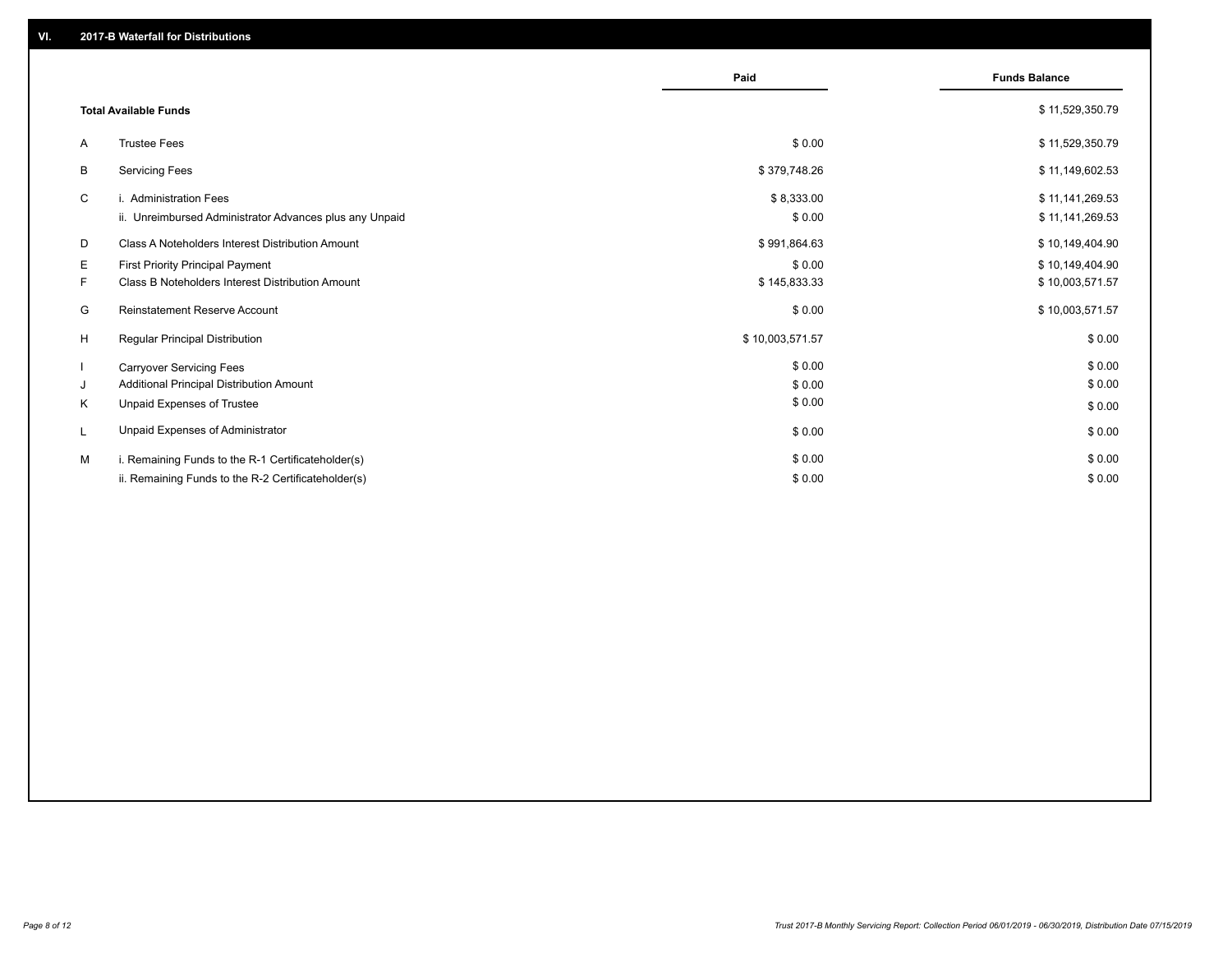| <b>Distribution Amounts</b>                                |                         |                         |                         |
|------------------------------------------------------------|-------------------------|-------------------------|-------------------------|
|                                                            | A <sub>1</sub>          | A <sub>2</sub> A        | A <sub>2</sub> B        |
| Cusip/Isin                                                 | 83189DAA8               | 83189DAB6               | 83189DAC4               |
| <b>Beginning Balance</b>                                   | \$18,943,667.66         | \$268,000,000.00        | \$132,000,000.00        |
| Index                                                      | <b>LIBOR</b>            | <b>FIXED</b>            | <b>LIBOR</b>            |
| Spread/Fixed Rate                                          | 0.27%                   | 2.82%                   | 0.75%                   |
| Record Date (Days Prior to Distribution)                   | 1 NEW YORK BUSINESS DAY | 1 NEW YORK BUSINESS DAY | 1 NEW YORK BUSINESS DAY |
| <b>Accrual Period Begin</b>                                | 6/17/2019               | 6/15/2019               | 6/17/2019               |
| <b>Accrual Period End</b>                                  | 7/15/2019               | 7/15/2019               | 7/15/2019               |
| Daycount Fraction                                          | 0.07777778              | 0.08333333              | 0.07777778              |
| Interest Rate*                                             | 2.66425%                | 2.82000%                | 3.14425%                |
| <b>Accrued Interest Factor</b>                             | 0.002072194             | 0.002350000             | 0.002445528             |
| <b>Current Interest Due</b>                                | \$39,254.96             | \$629,800.00            | \$322,809.67            |
| Interest Shortfall from Prior Period Plus Accrued Interest | $\mathsf{\$}$ -         | $\frac{2}{3}$ -         | $$ -$                   |
| <b>Total Interest Due</b>                                  | \$39,254.96             | \$629,800.00            | \$322,809.67            |
| <b>Interest Paid</b>                                       | \$39,254.96             | \$629,800.00            | \$322,809.67            |
| Interest Shortfall                                         | $\mathsf{\$}$ -         | $$ -$                   | $$ -$                   |
| <b>Principal Paid</b>                                      | \$10,003,571.57         | $\mathsf{\$}$ -         | $$ -$                   |
| <b>Ending Principal Balance</b>                            | \$8,940,096.09          | \$268,000,000.00        | \$132,000,000.00        |
| Paydown Factor                                             | 0.044263591             | 0.000000000             | 0.000000000             |
| <b>Ending Balance Factor</b>                               | 0.039557947             | 1.000000000             | 1.000000000             |

\* Pay rates for Current Distribution. For the interest rates applicable to the next distribution date, please see https://www.salliemae.com/about/investors/data/SMBabrate.txt.

**VII. 2017-B Distributions**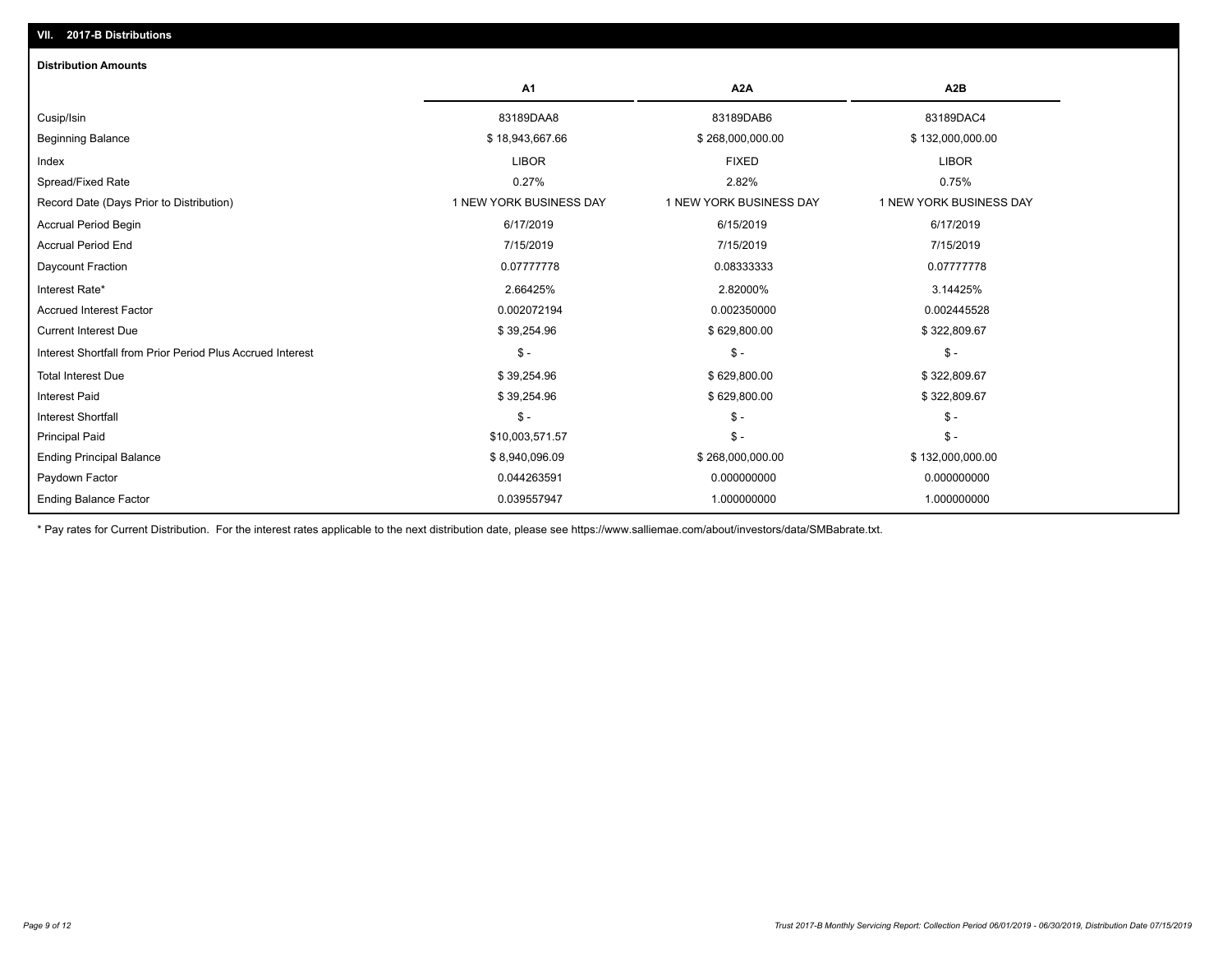| VII. 2017-B Distributions                                  |                         |
|------------------------------------------------------------|-------------------------|
| <b>Distribution Amounts</b>                                |                         |
|                                                            | В                       |
| Cusip/Isin                                                 | 83189DAD2               |
| <b>Beginning Balance</b>                                   | \$50,000,000.00         |
| Index                                                      | <b>FIXED</b>            |
| Spread/Fixed Rate                                          | 3.50%                   |
| Record Date (Days Prior to Distribution)                   | 1 NEW YORK BUSINESS DAY |
| Accrual Period Begin                                       | 6/15/2019               |
| <b>Accrual Period End</b>                                  | 7/15/2019               |
| Daycount Fraction                                          | 0.08333333              |
| Interest Rate*                                             | 3.50000%                |
| <b>Accrued Interest Factor</b>                             | 0.002916667             |
| <b>Current Interest Due</b>                                | \$145,833.33            |
| Interest Shortfall from Prior Period Plus Accrued Interest | $$ -$                   |
| <b>Total Interest Due</b>                                  | \$145,833.33            |
| Interest Paid                                              | \$145,833.33            |
| <b>Interest Shortfall</b>                                  | $$ -$                   |
| <b>Principal Paid</b>                                      | $\frac{1}{2}$           |
| <b>Ending Principal Balance</b>                            | \$50,000,000.00         |
| Paydown Factor                                             | 0.000000000             |
| <b>Ending Balance Factor</b>                               | 1.000000000             |

\* Pay rates for Current Distribution. For the interest rates applicable to the next distribution date, please see https://www.salliemae.com/about/investors/data/SMBabrate.txt.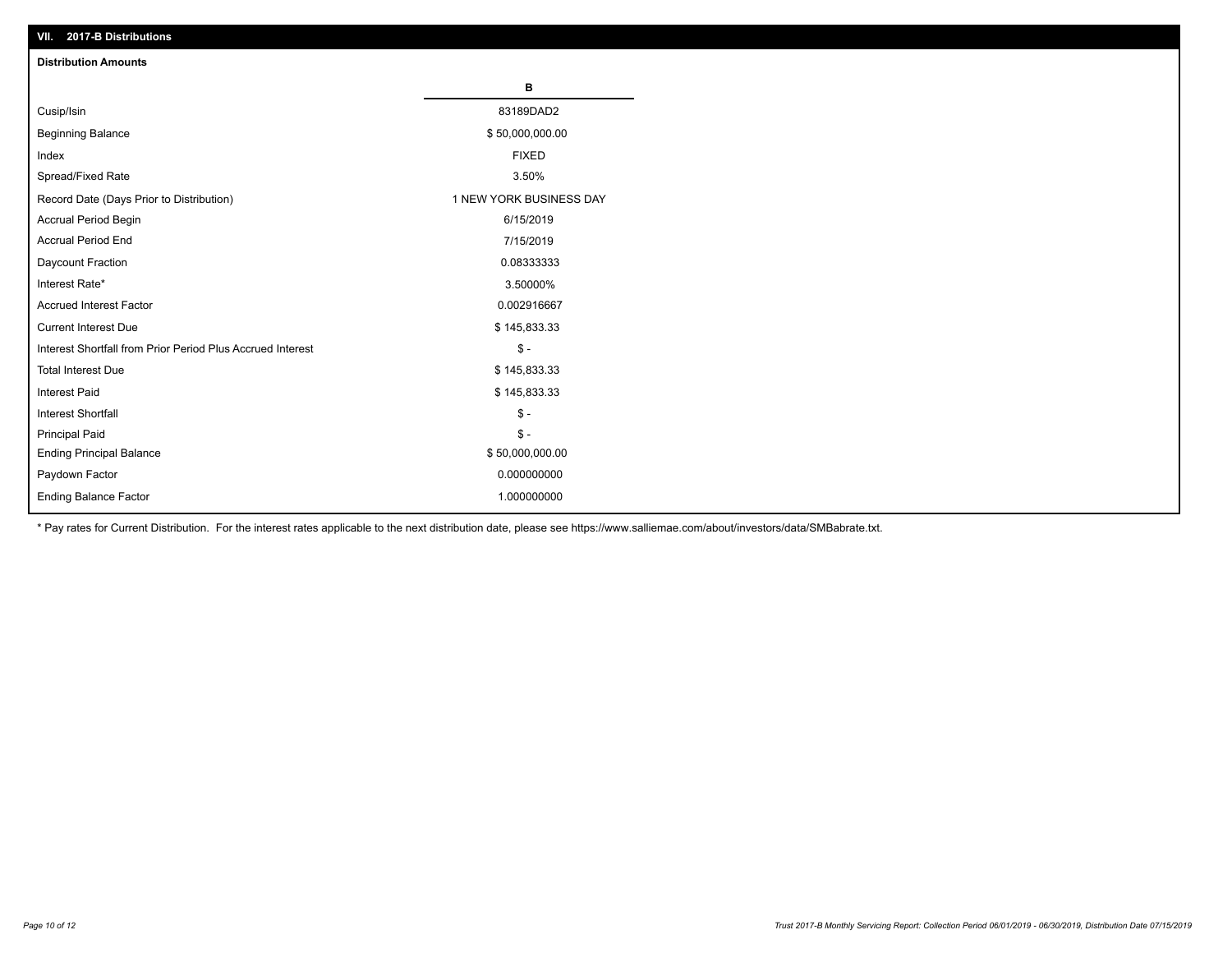#### **Since Issued Total CPR**

$$
\text{total CPR} = 1 - \left(\frac{APB}{PPB}\right)^{\left(\frac{12}{MSC}\right)}
$$

APB = Actual period-end Pool Balance PPB = Projected period-end Pool Balance assuming no prepayments and no defaults Pool Balance = Sum(Principal Balance + Interest Accrued to Capitalize Balance) MSC = Months Since Cut-Off

#### **Since-Issued Total Constant Prepayment Rate (CPR)**

Since-Issued Total CPR measures prepayments, both voluntary and involuntary, for a trust student loan pool over the life of a transaction. For each trust distribution, the actual month-end pool balance is compared against a month-end pool balance originally projected at issuance assuming no prepayments and defaults. For purposes of Since- Issued Total CPR calculations, projected period end pool balance assumes in-school status loans have up to a six month grace period before moving to repayment, grace status loans remain in grace status until their status end date and then to move to full principal and interest repayment, loans subject to interim interest or fixed payments during their in-school and grace period continue paying interim interest or fixed payments until full principal and interest repayment begins, all other trust loans are in full principal and interest repayment status, and that no trust loan in full principal and interest repayment moves from full principal and interest repayment status to any other status.

#### **Weighted Average Coupon**

*WAC1 = APB* ((*CIR*)\*(*APB*))





APB = Actual period-end Pool Balance

CIR = Average of the Contractual Interest Rate (1)

APCL = Average of the Applicable Interest Rate (2)

ACTL = Average of the Actual Interest Rate (3)

#### **Weighted Average Coupon (WAC)**

(1) Contractual Interest Rate represents the interest rate indicated in the Promissory Note

(2) Appliclable Interest Rate represents the interest rate after rate reductions, if applicable, are applied

(3) Actual Interest Rate represents the interest rate when borrower incentive programs and rate reductions, if applicable, are applied